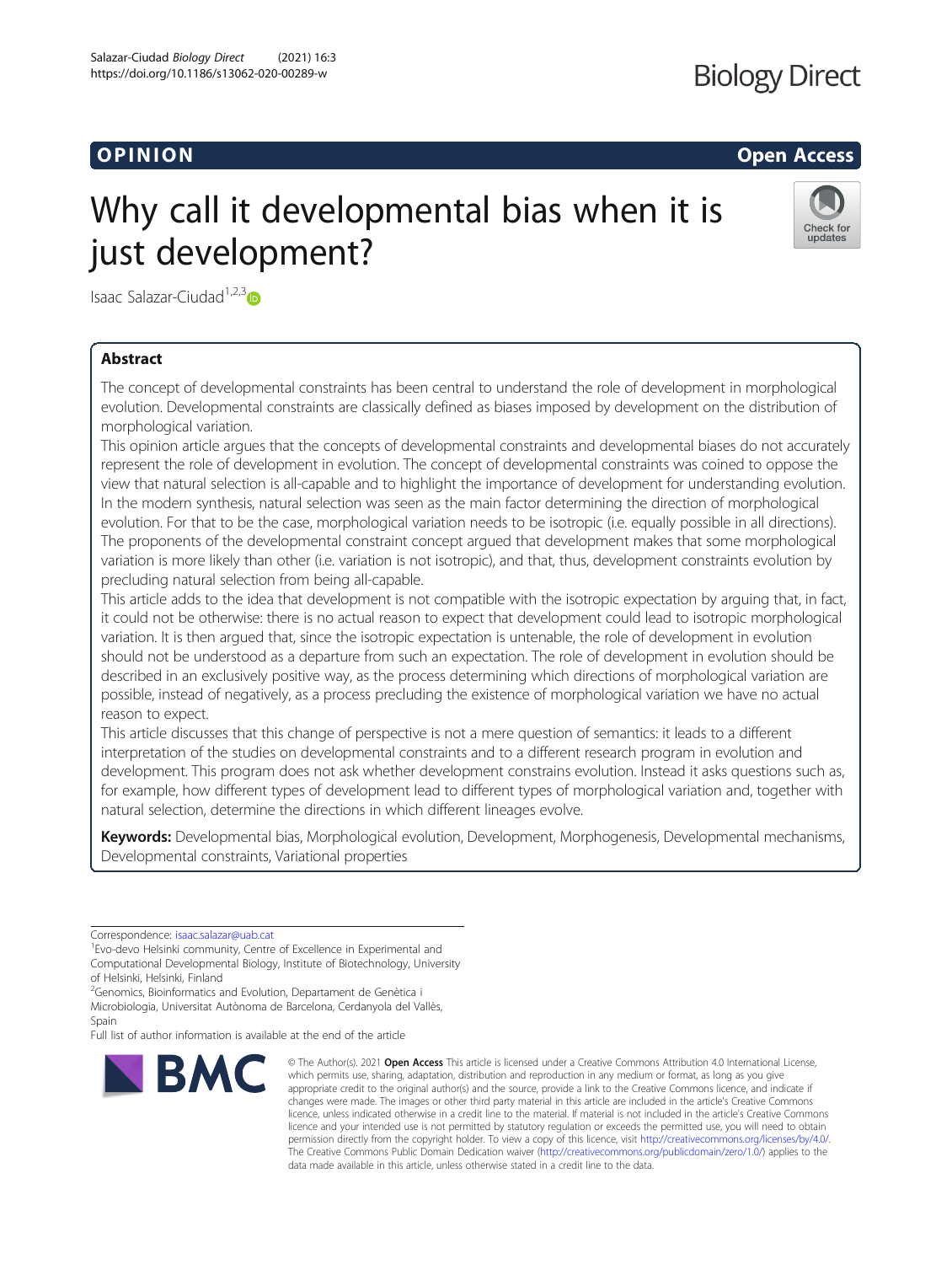## Background

One central tenet of evolutionary developmental biology, or evo-devo, is that development is important for understanding morphological evolution [[1](#page-11-0)–[11](#page-11-0)]. Each multicellular morphology is produced from some simple initial condition (e.g. a zygote) through a complex process of development. In this process changes in the position of cells and extracellular matrix (i.e. morphology) occur because cells, extracellular matrix (ECM) and gene products interact in complex dynamic networks [[12](#page-11-0), [13](#page-11-0)]. Understanding how these networks of interactions function, namely development, is important to understand morphology and how it varies due to genetic and environmental variations. Certainly, mutation and recombination determine variation at the genetic level, but it is development that determines the morphological variations that arise from genetic variations and, thus, the morphological variations that are possible in each generation and population [\[14](#page-11-0), [15](#page-11-0)].

Natural selection can only act on existing phenotypic variations [[3](#page-11-0), [16](#page-11-0)–[18](#page-11-0)]. From an evo-devo perspective, thus, both development and natural selection are crucial in determining the direction of morphological evolution: development would "propose" a set of possible morphological variants in each generation and natural selection would choose which of them pass to the next generation. In this article "the direction of morphological evolution" is understood as the specific way in which morphology changes between generations in evolution. For example, if one represents a morphology by a set of quantitative traits, as in Fig. [1](#page-2-0) (see Fig. [1](#page-2-0)a-c), then the direction of morphological evolution is a vector pointing from each trait's mean in one generation to each trait's mean in another generation in a population.

This opinion article argues that the concepts of developmental constraints and developmental biases do not accurately represent the role of development in evolution. This article discusses the assumptions on which development was first described as a constraint or bias in evolution (sections 1 and 2), and why these assumptions should no longer be regarded as tenable (sections 3 to 6). From that I argue that, although these concepts were coined to highlight the importance of development in morphological evolution [[3,](#page-11-0) [10,](#page-11-0) [14\]](#page-11-0), they do not fully capture the fact that it is development that determines possible morphological variation and the possible directions of evolution (section 8). Section 8 also proposes how to conceptualize the role of development in evolution without the shortcomings of the developmental constraints and bias concepts. Section 9 discusses the relationship between the concepts introduced in section 8 and the concept of evolvability. Section 10 provides concrete examples of the shortcomings of the developmental constraints and biases in experimental research. Section 11 describes how the alternative concepts I propose lead to a different research program.

## Developmental bias as a departure from an expected morphological distribution

The concept of developmental constraints is perhaps the most commonly used concept to describe the role of development in evolution [[3](#page-11-0), [4](#page-11-0), [8,](#page-11-0) [10](#page-11-0), [14,](#page-11-0) [15](#page-11-0), [18](#page-11-0)–[22](#page-11-0)]. This concept has generated substantial controversy over the years. This controversy touches on topics such as the nature of developmental constraints, their importance or even their existence. Such controversy ultimately relates to how we understand development, its relationship to morphological variation and the relationship between those two and evolution [[5,](#page-11-0) [8,](#page-11-0) [18,](#page-11-0) [21](#page-11-0), [23](#page-11-0)–[27](#page-11-0)].

Gould's work provides one of the most influential discussions on constraints in evolutionary biology [[28](#page-11-0)–[30](#page-12-0)]. Gould [\[19](#page-11-0)] understands constraints as:

"the sources of changes, or restrictions upon change, that do not arise through the action of stated causes within a favored theory"

For Gould, the alleged favored theory was the modern synthesis and what he calls its functionalist approach to explaining form. The "sources of changes or restrictions upon change" is, in the case of developmental constraints, development [[19](#page-11-0)]. In brief, development is seen as a constraint because it is seen as precluding morphological evolution from being explainable from natural selection alone. According to Gould [[19](#page-11-0)], of the many reasons for constraint in evolution, development must rank first.

Following Gould's ideas and an improved understanding of developmental biology, later authors provided a more detailed discussion on how development can constrain evolution [[3,](#page-11-0) [4](#page-11-0), [8,](#page-11-0) [10,](#page-11-0) [14](#page-11-0), [15,](#page-11-0) [18](#page-11-0)–[22](#page-11-0)]. A consensus definition of developmental constraints is [\[5\]](#page-11-0): "A bias imposed on the distribution of phenotypic variation arising from the structure, character, composition or dynamics of the developmental system". Notice that developmental bias was already included in the definition of developmental constraints. Some authors [\[27](#page-11-0)], however, make a distinction between developmental bias and developmental constraints. The difference between these two concepts is a matter of degree: developmental bias describes that, due to development, not all morphological variation is equally likely while developmental constraint describes that, due to development, some morphological variation is not possible (in a population, species, etc.). As we will see, the discussion in this article applies to both developmental bias and developmental constraints. Most of the literature on developmental bias and constraints focuses in morphology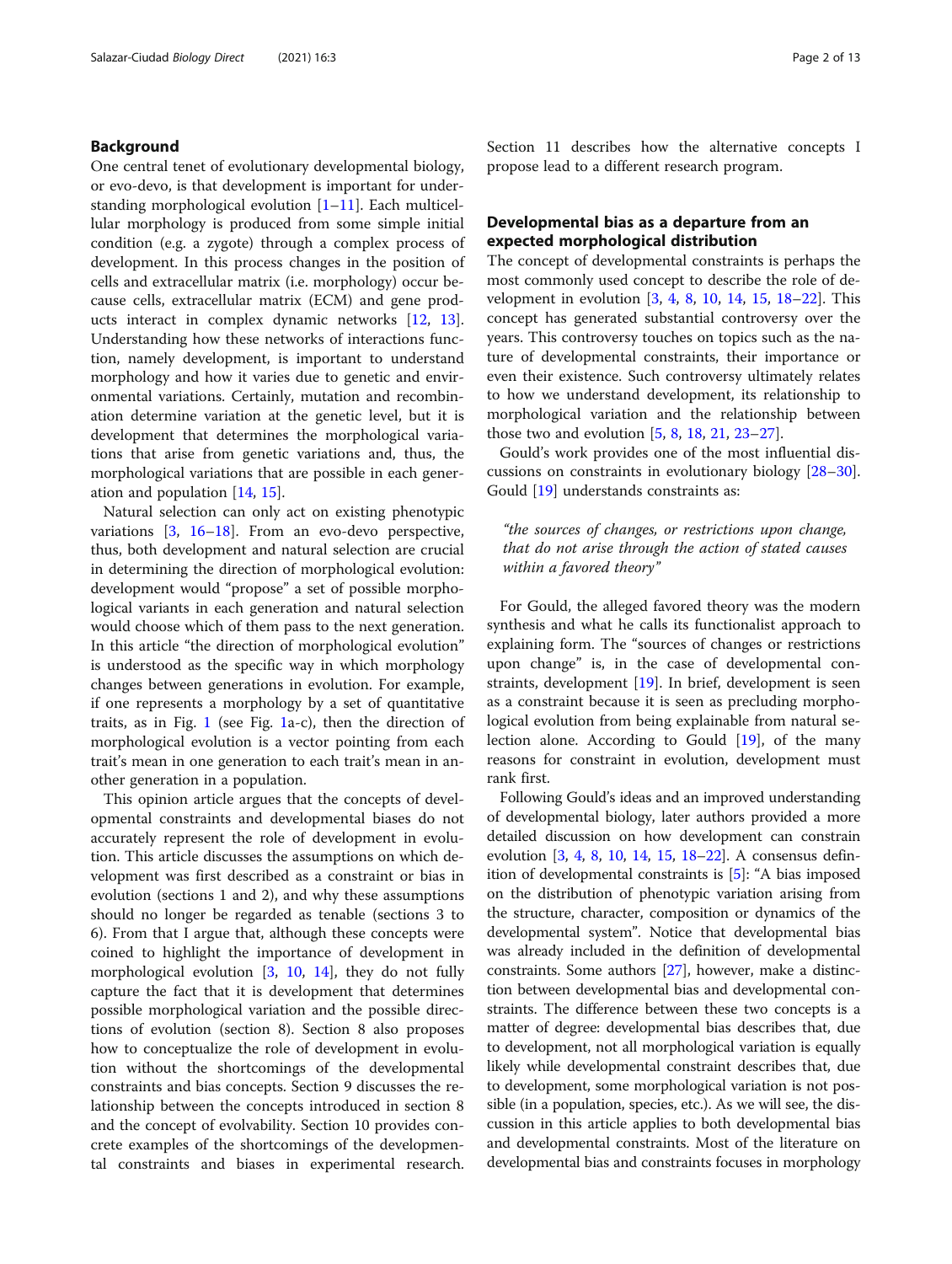and, thus, the discussion in this article applies, primarily, to morphology.

In a scientific context, a bias is generally understood as a difference between the observed and expected values in some property of a distribution [[31\]](#page-12-0). For example, an estimator of the mean in a population is called biased if it departs systematically from the actual population mean (e.g. it is lower than it). Therefore, the classical definition of developmental bias says that there is a

developmental bias if an observed distribution of morphological phenotypes (e.g. in a population or species) is different from an expected distribution, and this difference is due to the "structure, character, composition or dynamics of the developmental system" [[5](#page-11-0)]. In other words, development is seen as producing a departure from an expected distribution of morphological variation. But which is this expected distribution? And how can development be the reason for a bias on expected

<span id="page-2-0"></span>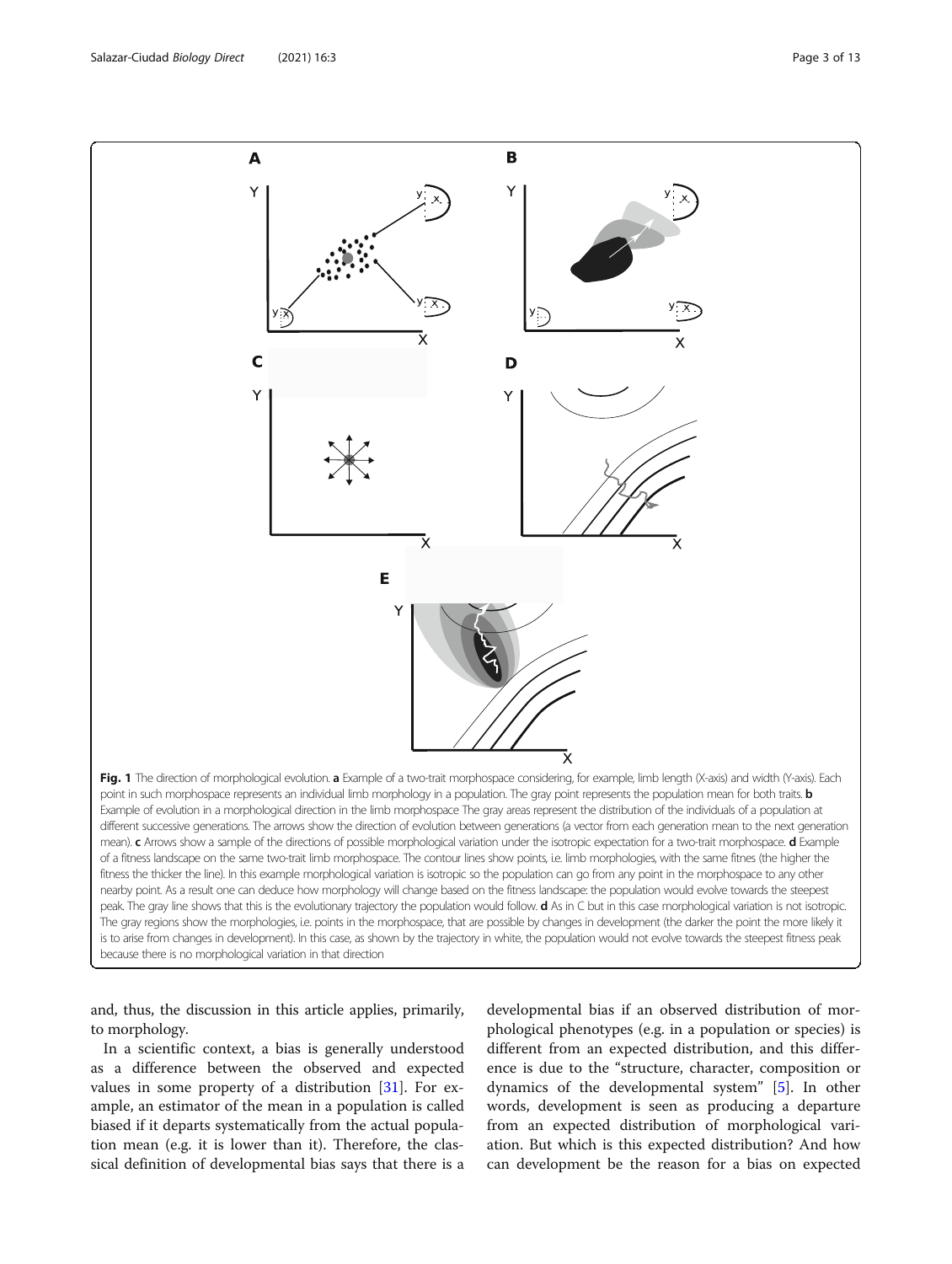morphological variation if, as asserted in the introduction, it is development that determines which morphological variation is possible (i.e. the morphological distribution itself)?

## What is the expected distribution

One main intention of the proponents of the developmental constraints concept was to argue that develop-ment is important for understanding evolution [\[3](#page-11-0), [5](#page-11-0), [15](#page-11-0)]. This idea had to be defended because it was foreign to most evolutionary biologists. The prevailing evolutionary theory at the time, and to some extent nowadays, was the modern synthesis [[32\]](#page-12-0). The modern synthesis did not consider development to be important [[3,](#page-11-0) [17\]](#page-11-0). The view was that natural selection is the only fundamental process determining the direction of evolutionary change and that other processes play either no fundamental role (e.g. development) or play no directional role (e.g. genetic drift). However, natural selection can only act on existing phenotypic variation. Then, for natural selection to be the only important factor determining the direction of evolution, it is required that morphological variation is possible and equally likely in all directions [\[3,](#page-11-0) [9](#page-11-0), [14,](#page-11-0) [19](#page-11-0)], at least by the small gradual changes favored in the modern synthesis. If that is not the case, a given population may not necessarily evolve into the direction most favored by natural selection. This is because there may not be individuals exhibiting morphological variation in such direction (see Fig. [1d](#page-2-0)-e for more detail). Instead, the population would evolve into another, less adaptive direction in which morphological variation is likely, or at least possible [[3,](#page-11-0) [9,](#page-11-0) [14\]](#page-11-0) (see Fig. [1](#page-2-0)e). The direction of morphological evolution, then, is not determined by natural selection alone: the processes that determine which phenotypic variations can arise by mutation, e.g. development, also play a role in determining the directions of morphological evolution.

In this article, I use the term the isotropic expectation for the expectation that morphology can vary in any direction and with equal probability. In other words, any trait can vary and all traits have the same probability to do so (see Fig. [1c](#page-2-0)).

To the best of my knowledge, the isotropic expectation has rarely been explicitly stated (however see [\[33,](#page-12-0) [34](#page-12-0)]). The isotropic expectation is simply a logical requirement for the argument that natural selection is the only important factor determining the direction of morphological evolution. What is sometimes claimed is that variation is random and gradual [\[35\]](#page-12-0). There are several meanings of the word random in evolutionary biology [[30,](#page-12-0) [35](#page-12-0)]. If "random" is used to argue that natural selection is the only important factor determining the direction of evolution, then "random" is clearly equivalent to "isotropic" [[3](#page-11-0)].

## Development is not the reason why morphological variation is not possible in all directions

The original proponents of the developmental constraints concept defended the idea, as here, that development is the process determining possible morphological variation [\[3,](#page-11-0) [14](#page-11-0)]. However, characterizing the role of development in evolution as a bias or a constraint seems to imply that development is the reason why not all morphological variation is possible or equally likely. When discussing developmental constraints, Alberch [[14\]](#page-11-0) states that:

"Nevertheless, if it can be shown that the structure of the genetic and epigenetic system can constrain the amount of expressed phenotypic variation resulting from random genetic mutations and environmental perturbation, then, I will argue, the potential pathways of transformation become finite and an additional deterministic component is imposed on evolutionary processes by the structure of the developmental program".

In this statement Alberch argues that development, i.e. "the structure of the genetic and epigenetic system", constrains the expression of phenotypic variation that would otherwise result from "genetic mutations and environmental perturbations" and that, because of that, "the potential pathways of transformation become finite". This seems to imply that development is the reason why the potential pathways of transformation become finite, somehow as opposed to the possibility of being infinite. This statement also seems to imply that random genetic mutations have some sort of default morphological effects that are precluded by development.

The view that morphological variation is isotropic and that genes have inherent morphological effects was very prevalent at the time the developmental constraints concept was coined (and even later, see Wade's discussion  $[36]$  $[36]$ ). As discussed by Wade and others  $[36, 37]$  $[36, 37]$  $[36, 37]$  $[36, 37]$ , these views are rarely stated explicitly in the literature. Instead, they are implicitly assumed when arguing about morphological evolution, especially in the modern synthesis. Thus, the above quoted statement should not be interpreted as what Alberch and colleagues thought, but as a didactic way for them to explain the importance of development to those holding the isotropic expectation. Alberch and colleagues may have chosen to conceptualize the role of development in evolution by taking these views as the starting point or expectation and, then, describing development as the reason for the non-fulfillment of these expectations. In other words, the role of development in evolution was described as a constraint in respect to what would be expected from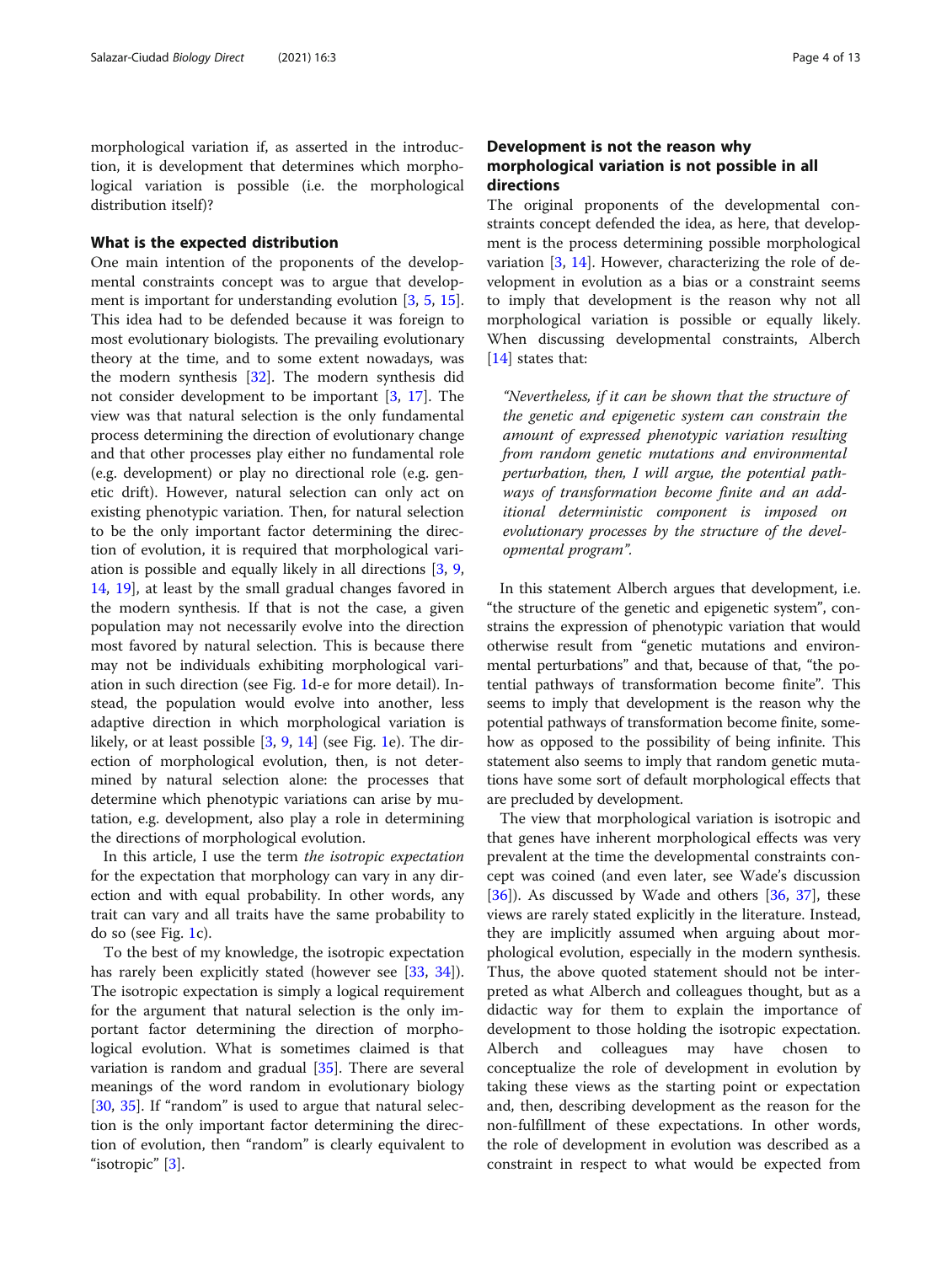the isotropic expectation necessary for natural selection to be the only important factor in morphological evolution.

Although Alberch and colleagues [[3,](#page-11-0) [14](#page-11-0)] defended the idea, as here, that it is development that determines possible morphological variation, the way they did it is somehow contradictory: Describing the role of development as precluding some morphological variation from arising is not really compatible with the fact that morphology arises because of development (i.e. the interactions between cells, ECM and genes during development). Multicellular morphology has to be constructed through cell, ECM and gene interactions in order to exist and, thus, genetic variation has an effect on morphology only because it affects these interactions, i.e. development. In other words, without gene, cell and ECM interactions, i.e. without development, there is no multicellular morphology, no morphological variation and, thus, no morphological evolution. Development is, thus, not a constraint or bias. Development is, instead, the reason why morphological variation is possible in some directions in the first place and, thus, the reason why evolution can eventually happen in those directions.

## On the question of why some morphologies do not exist

The concepts of developmental constraints and bias naturally lead to ask why are some morphologies observed more often than others and why are some not observed at all (e.g. in a population, a species, a group of species). For example, Alberch asks [[14\]](#page-11-0):

"How do we explain the empty spaces and the ordered pattern in morphology-space?".

Here Alberch is asking why some morphologies are not observed in nature: the "empty spaces". However, the number of unobserved morphologies one can ask about is infinite, therefore, it only makes sense to ask for the non-existence of specific ones if there are, first, some reasons to expect these should exist in nature.

One possible reason to expect the existence of some morphologies is development. Some hypotheses about how development works in a species may lead to predict that some morphologies could exist (e.g. in a population, species, etc.). In this case, however, development cannot be seen as a constraint or bias on an expectation on possible morphology since development is, explicitly, the source of such expectation.

Another possible reason to expect the existence of some morphologies would be, as explained above, the isotropic expectation required for natural selection to be the only important factor determining the direction of morphological evolution. The next two sections explain

that this expectation is untenable. If the isotropic expectation is untenable, then, it does not make sense to ask why some morphologies do not exist since, simply, there is no reason to expect them to exist to start with. Naturally, it does not make sense either to blame development for the non-existence of those morphologies and, then, claim that they are developmentally constrained or biased.

## The isotropic expectation and quantitative genetics

Quantitative and population genetics are usually regarded as the core of the modern synthesis [[35](#page-12-0), [38\]](#page-12-0). There is a large body of experimental research showing that most phenotypic traits readily respond to artificial selection [[39](#page-12-0), [40](#page-12-0)]. This research shows that many traits exhibit additive genetic variation. Additive genetic variation is phenotypic variation that can be approximated as arising from alleles whose phenotypic effects are independent from the environment and other alleles and loci. Since most traits respond to natural selection, it is argued that there is always abundant variation on which natural selection can act [[23](#page-11-0), [24](#page-11-0), [41,](#page-12-0) [42\]](#page-12-0) and, thus, that natural selection can always act. However, that natural selection can always act does not mean that evolution would necessarily happen in the direction most favored by natural selection or, equivalently, that natural selection is the only important factor determining the direction of morphological evolution. For example, natural selection may be favoring a specific proportion between two or more traits (e.g. limbs that are long and thin) but limbs with those proportions may not be possible, or likely, in limb development. In other words, development may not be able to produce limbs that are very long and, at the same time, very thin (even if they happen to be very adaptive). Evolution may then proceed to either long but not-so-thin limbs or to thin but not-solong limbs.

There are only a handful of studies directly exploring which directions of morphological variation are possible from a given morphology. These studies measure many traits in a natural population and estimate in which directions there is variation [\[43,](#page-12-0) [44\]](#page-12-0). These studies found that there is variation in many but not all phenotypic directions.

## The isotropic expectation and current developmental biology

The isotropic expectation is not based on any understanding of development [[13\]](#page-11-0) or molecular biology [\[32](#page-12-0)]. To my knowledge, nobody has ever proposed how development could possibly work to produce a morphology and variation in all directions from it (Fig. [1\)](#page-2-0). The original literature on developmental constraints already explained that what was known about development did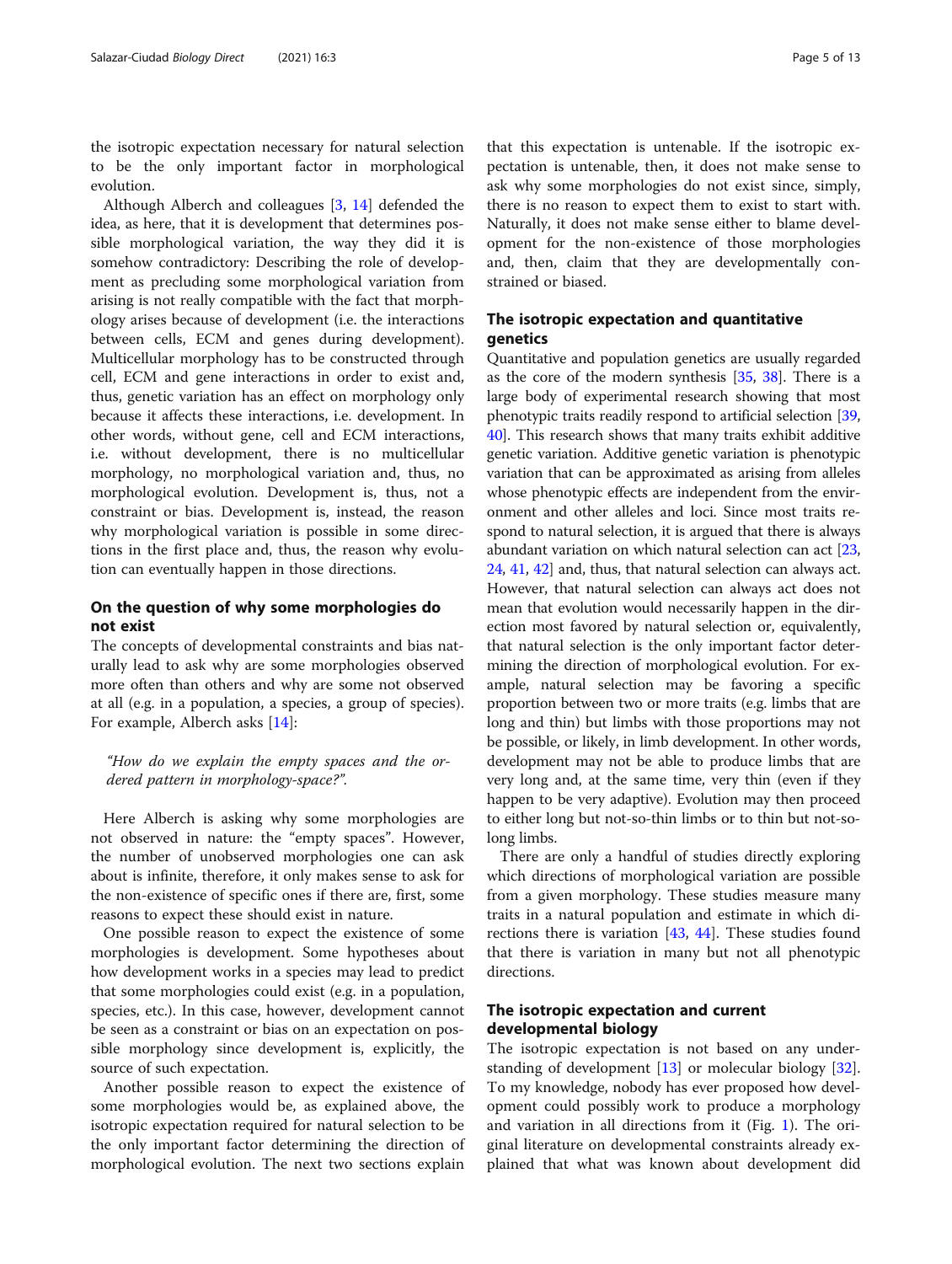not support the view that morphological variation should be possible in all directions [[3](#page-11-0), [5,](#page-11-0) [14\]](#page-11-0). Here, I add to these early explanations a set of arguments that, based on current developmental biology, indicate that it could not be otherwise: there is no way in which development could lead to morphological variation being possible in all directions.

The development of an organism can be understood as a sequence of morphological transformations going from a zygote to an adult morphology. For convenience we can divide development into a set of discrete transformations between morphologies (i.e. specific distributions of cells in space). For example, development is typically studied from some arbitrary "initial" morphology, (e.g. a primordial limb bud in the side of the embryo) to a later arbitrary "final" morphology (e.g. the adult limb).

Imagine an embryo consisting of a flat hexagonal epithelium in which all cells are identical except for cells in the anterior border (yellow cells in Fig. [2](#page-6-0)a). Imagine these latter cells express a gene that is not expressed elsewhere. Clearly, for this flat epithelium to change its morphology, cells have to change their position in space. This is because we define morphology as the distribution of cells in space and, thus, changes in morphology are changes in the position of cells in space. In other words, cells have to move, either actively or passively, for morphology to change. Cells move because they regulate cell behaviors that generate forces and movement or because they are bound to cells that move (also because of cells behaviors). The cell behaviors of animal cells are: cell division, cell growth, cell contraction, cell death, cell adhesion, ECM secretion, extracellular signal secretion and reception, with some small variations in this list depending on the author [[43,](#page-12-0) [44\]](#page-12-0).

For morphological transformations to occur, it is not enough that cells move. It is also required that cells in different places move in different directions. Otherwise we will simply get the same morphology (e.g. the flat epithelium) in a different position in space. Cells in different parts of an embryo can move in different directions even when cell behaviors are regulated in the same way by all cells in an embryo [\[12](#page-11-0), [46](#page-12-0)]. In most embryos, however, cells in different places move in different directions because cell behaviors are differently regulated in different territories (i.e. territories can be understood as sets of cells with a specific distribution in space and some common gene expression) [\[12,](#page-11-0) [13,](#page-11-0) [47\]](#page-12-0). In turn, the formation of new territories requires a process of pattern formation in which signals are sent by some cells, transported over space and received by some cells [\[3](#page-11-0)]. Typically, the signals are gene products that are secreted into the extracellular space, passively diffuse and bind to specific membrane receptors. In the flat epithelium of Fig. [2,](#page-6-0) for example, cells in the anterior border secrete a diffusive signal. Due to the degradation of signals in the extracellular space and the physical process of diffusion, the concentration of this signal decreases with the distance to the signal's source (i.e. the yellow cells in the anterior border, see Fig. [2a](#page-6-0)) [[12\]](#page-11-0). This diffusion leads to the formation of at least two new spatial territories: the territory where the signal concentration is high enough to elicit a response by cells and the territory where it is not. Depending on the receptors and signal transduction networks expressed within cells, additional territories may form at different distances from the source of the signal [\[48](#page-12-0)].

In general, how cells respond to signals depends on complex networks of signal transduction and on the previous history of each cell [\[13\]](#page-11-0). These responses consist in the additional regulation of cell behaviors (e.g. secreting additional extracellular signals, cell division, etc.) and in changes in the expression of the genes involved in regulating these responses (e.g. signal receptors). As a result, cell collectives dynamically change their gene expression and new territories form over space and time. Each territory can differently regulate cell behaviors and, then, cells in different territories can move in different directions. In our flat epithelium, for example, cells respond to the diffusing signal by contracting their apical side with a force that is proportional to the concentration of the signal they receive. As a result, cells become more wedge-shaped close to the signal's source and the epithelium forms an invagination whose curvature decreases with the distance to the signal's source (see Fig. [2](#page-6-0)c).

This brief description of developmental dynamics highlights a simple fact: it is because cells interact and regulate their behaviors that morphology changes during development and morphological variation can occur. Gene networks are also required but their effect on morphology is mediated through their effect on these cell interactions and cell behaviors (cell signaling included). In the developmental dynamics depicted in Fig. [2,](#page-6-0) for example, the invagination of the epithelium requires apical cell contraction and the decrease in curvature over space requires a signal that diffuses in space and promotes apical cell contraction.

Here, as in  $[9]$  $[9]$ , we use the term developmental mechanism for each gene network involved in a morphological transformation and the cell behaviors, cell mechanical properties and signals such a network regulates (see Fig. [2](#page-6-0)b,f for an example). From this terminology it follows that each morphological transformation requires a specific developmental mechanism (although a given morphological transformation may be possible from different developmental mechanisms [\[49\]](#page-12-0)). Similarly, a morphology can vary in a specific direction if its underlying developmental mechanism can lead to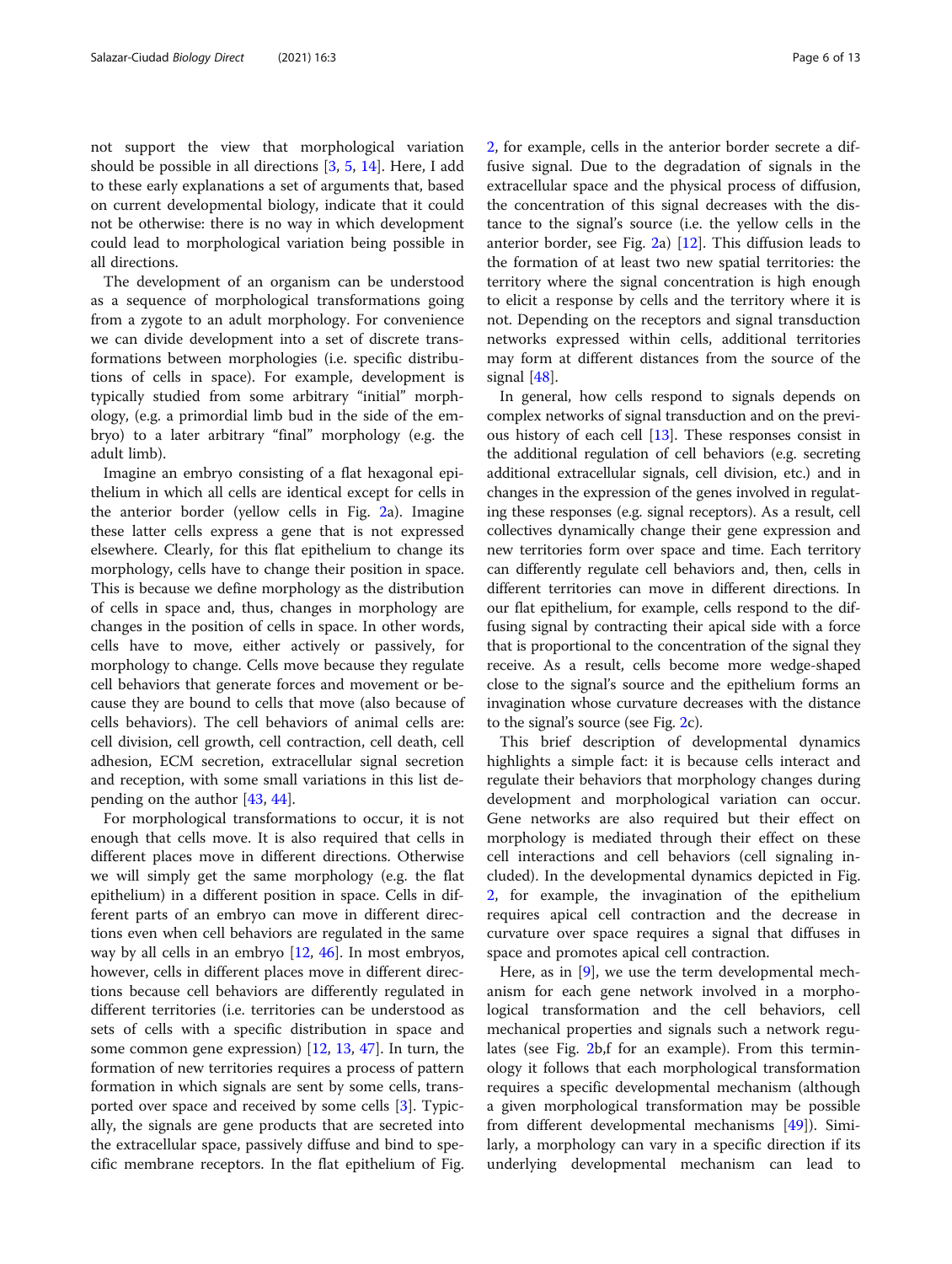<span id="page-6-0"></span>

morphologies in that direction In other words, there is no default morphological variation (i.e. as in the isotropic expectation); each direction of morphological variation is possible because of specific cell interactions and the regulation of cell behaviors. This implies that for a morphology to be able to vary in all direction, an

extremely complex developmental mechanism with many gene products and involving the regulation of many different cell interactions, signals and cell behaviors would be required.

To clarify these points let's consider the mutations that can occur in a developmental mechanism.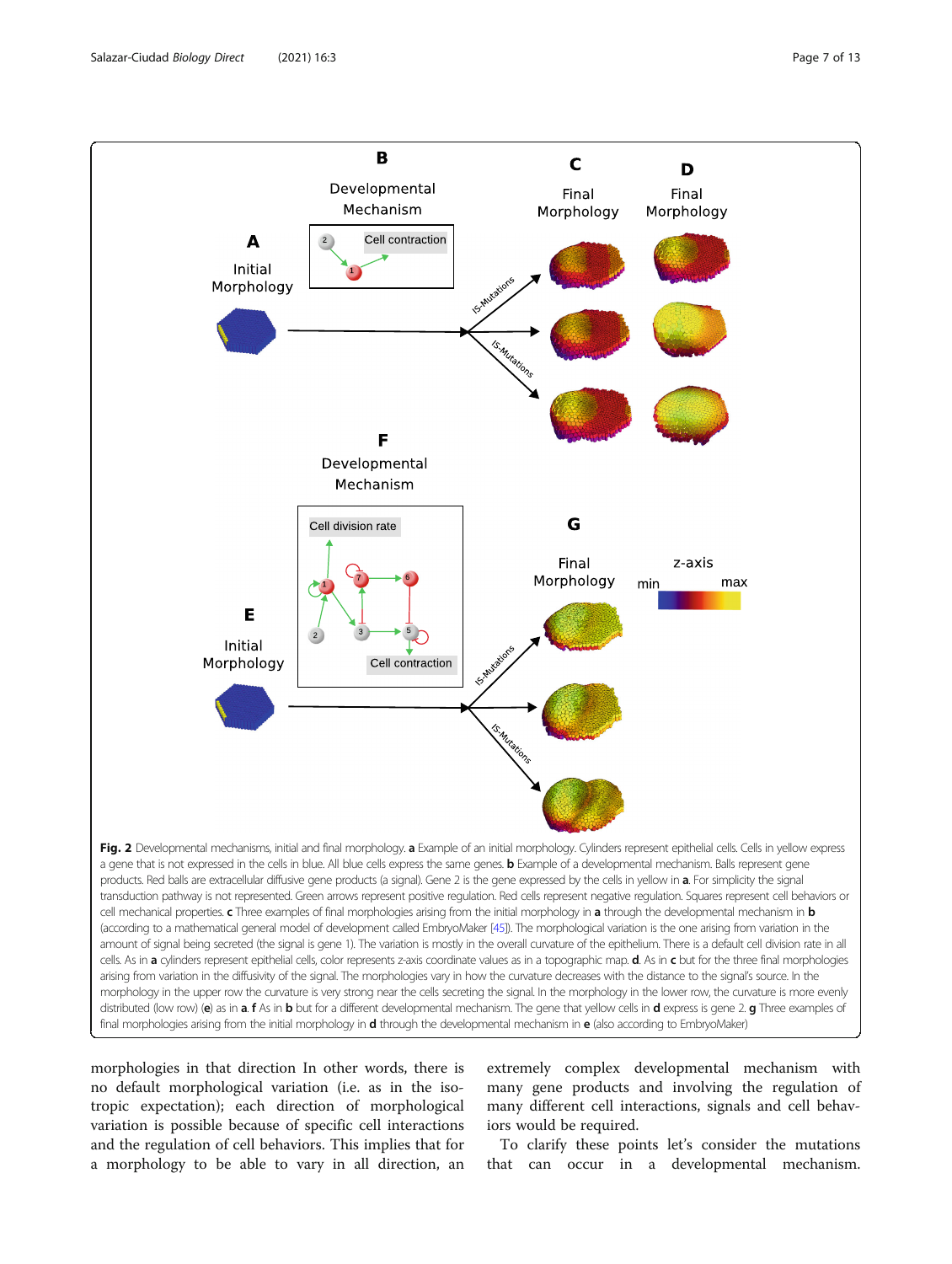Mutations can affect the intensity by which a gene product regulates other gene products, signals, cell behaviors and mechanical properties in a developmental mechanism. Mutations can also occur that change which gene products regulate which other gene products (including the recruitment of genes from outside the original developmental mechanism), signals, cell behaviors and cell mechanical properties. Here, as in [\[9\]](#page-11-0), the first type of mutations will be called IS-mutations (from interaction strength) and the second type of mutation will be called topological or T-mutations because they change the topology of the network of a developmental mechanism.

The directions of morphological variation possible by IS-mutations are determined by the cell behaviors, cell interactions, gene product interactions and the arrangement of all those in a developmental mechanism. For example, a mathematical simulation of the developmental mechanism of Fig. [2b](#page-6-0) shows that there are two possible directions of morphological variation by IS-mutations: variation in the overall curvature of the epithelium or variation on how such curvature decreases with the distance to the signal source (see Fig. [2c](#page-6-0)). The first direction of variation arises from mutations affecting the amount of apical cell contraction (e.g. mutations in the second green arrow in the developmental mechanism of Fig. [2\)](#page-6-0) while the second direction of variation arises either from changes in the rate of secretion of the signal or changes in the diffusivity of the signal. Decreases lead to the curvature to be higher close to the signal's source, Fig. [2](#page-6-0)d higher row, while increases lead to a more evenly distributed curvature, Fig. [2d](#page-6-0) lower row. These are the only directions in which the morphology can vary due to IS-mutations in the developmental mechanism of Fig. [2b](#page-6-0). Variation in other directions is not possible unless the developmental mechanism changes its structure, e.g. its topology, through T-mutations.

T-mutations can be expected to occur relatively rarely [[9\]](#page-11-0) and most natural populations would only exhibit a small number of alleles affecting the topology of a developmental mechanism in a population. Most T-mutations are unlikely to lead to new directions of morphological variation. Consider, for example, the flat morphology in Fig. [2.](#page-6-0) IS-mutations in its underlying developmental mechanisms lead to variation in the curvature of the epithelium but the curvature always decreases with the distance to the border of the epithelium (i.e. the signal's source). A new direction of morphological variation would be, for example, that the curvature could increase at a distance from the margin. Figure [2f](#page-6-0) shows one of the simpler developmental mechanisms able to transform the flat epithelium into a morphology where the curvature can also increase at a distance from the signal's source. As the figure shows, this developmental mechanism is quite different from the original one.

Thus, for morphological variation to be possible in this new direction the underlying developmental mechanism requires a major restructuring, through many topological mutations. This implies that populations with the original morphology and developmental mechanism depicted in Fig. [2](#page-6-0)b would not exhibit variation in the new direction, or only very rarely, since this requires many T-mutations.

There is nothing special about the direction of morphological variation depicted in Fig. [2.](#page-6-0) Thus, in a natural population using a specific set of developmental mechanisms only a relatively small number of directions of variation would be possible. How small would be that number depends on the population, the mutation rate and the developmental mechanisms, but the previous arguments should make it clear that the probability of morphological variation being possible in all directions is absurdly small for any reasonably complex developmental mechanism.

There is an additional simple argument that makes the isotropic expectation untenable. Ultimately, all morphological transformations require cells to move and these movements arise from a limited small number of cell behaviors and the mechanical properties of cells and the ECM. Some authors argue that the morphological diversity found in animals can be decomposed into a relatively small set of basic shapes (e.g. tubes, cavities, condensations, etc. …). These are the shapes made possible by the cell behaviors and the mechanical properties of animal cells and the ECM [[50](#page-12-0)]. In other words, the amazing morphological diversity of animals can be understood as the recombination, in space and time, of these basic shapes. Then, no morphology can vary in all directions, instead the directions of possible morphological variation are those compatible with these basic shapes. Certainly, cell behaviors could themselves vary and evolve to lead to new basic shapes, but this happens very rarely [\[51\]](#page-12-0). In fact, some authors [\[51](#page-12-0)], suggest that each time a new cell behavior has arisen in evolution, it has lead to a qualitative change in possible morphologies and to a major branching in animal evolution (e.g. porifera versus diploblasts, diploblasts versus triploblasts, etc.).

#### The isotropic expectation and morphometrics

In many morphological studies, the morphological space is approximated by a tractable mathematical construct called morphospace [\[14](#page-11-0), [52](#page-12-0), [53](#page-12-0)]. A morphospace is a quantitative multidimensional space constructed from continuous or discrete morphological variables. Each distinct morphology corresponds to a point in a morphospace (see Fig. [1](#page-2-0)). Morphospaces have been widely used to discuss relevant topics in morphological evolution: developmental constraints [\[14](#page-11-0), [52](#page-12-0)], functional morphology [\[54](#page-12-0), [55](#page-12-0)], systematics [[56\]](#page-12-0), and evolutionary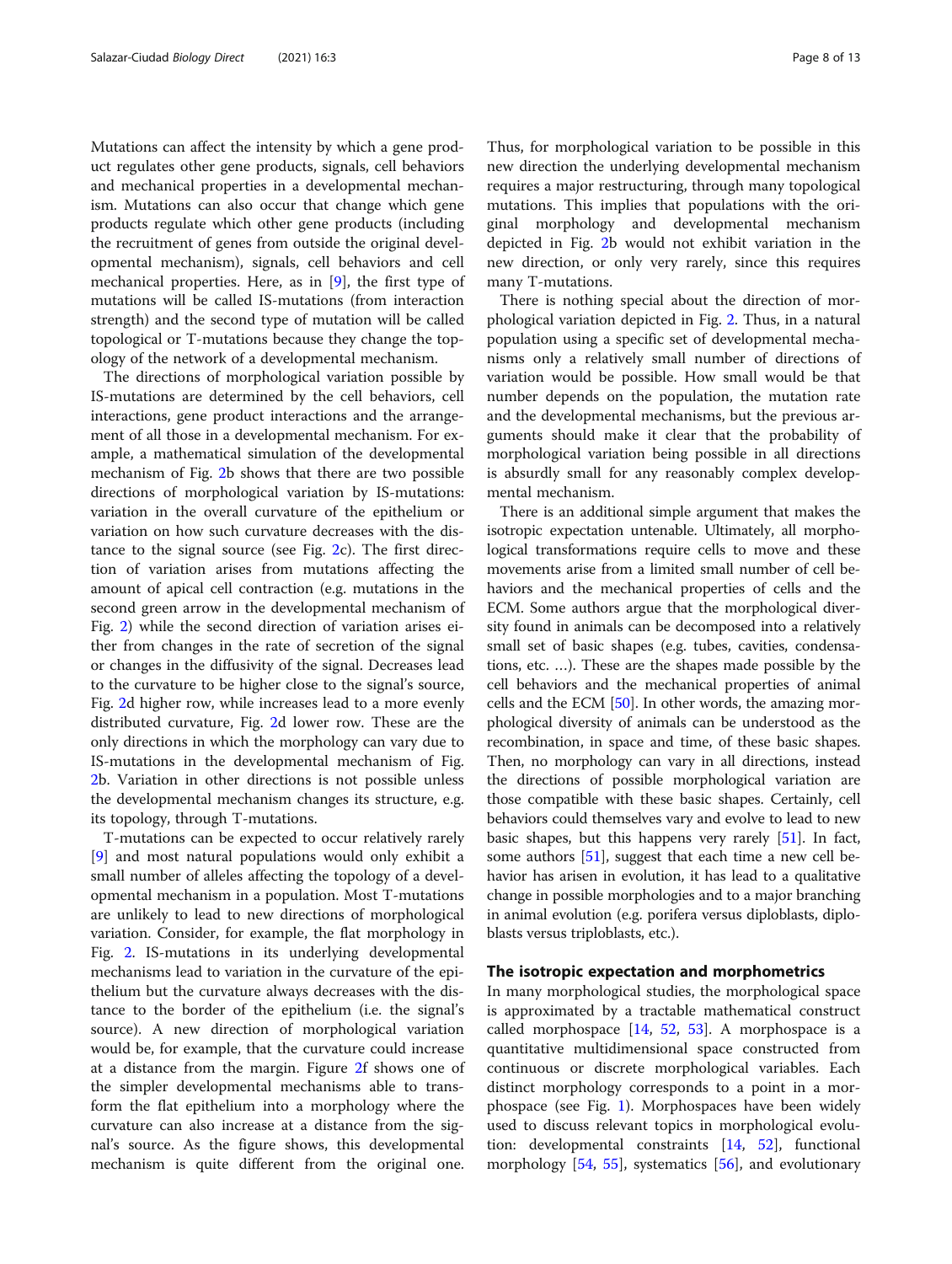ecology [\[57,](#page-12-0) [58](#page-12-0)] among others. As noted by Gerber [[33](#page-12-0)] many morphometric studies, especially those not directly related to developmental approaches, hold the view, implicitly, that the morphospace has a homogeneous and isotropic accessibility structure (sensu [[34\]](#page-12-0)). In other words, the view is that lineages, regardless of their location in the morphospace, can potentially evolve in every direction of the morphospace with equal facility. That is just another form the isotropic expectation takes. As we come to see, there is no actual reason why this should be the case. In other words, morphologies that are close in a morphospace may not be close developmentally (i.e. many changes in development may be required to lead from one to the other) [\[33,](#page-12-0) [34](#page-12-0)]. In fact, some authors have suggested that the variational properties of development can be used as the generative bases of morphospaces [[33\]](#page-12-0).

#### The alternative: development-based expectations

A summary of the previous discussion is that the concepts of developmental constraints and bias have a number of shortcomings. First, they are based on an opposition to an expectation on possible morphological variation that is not always explicitly stated. Second, describing the role of development in evolution as a bias or constraint is only meaningful if the isotropic expectation is tenable, but it is not. Third, conceptualizing development as a bias or constraint does not fully acknowledge that development is the process that generates morphology and determines its patterns of variation.

Some of the early proponents [\[5](#page-11-0), [14](#page-11-0)] of the developmental concept argued that developmental constraints can be understood in a negative way, as precluding some potentially adaptive morphology from existing, but also in a positive way, as facilitating some directions of morphological variation. Arthur even suggests using a different term, developmental drive, for the positive side of developmental constraints [[8\]](#page-11-0). It should be noticed, however, that stressing the positive side of developmental constraints does not solve the shortcomings of the developmental constraints and bias concepts discussed in this article. As discussed in the previous sections, the developmental constraint and developmental bias concepts, either in its positive or negative meanings, imply there is an expectation on possible morphological variation (i.e. positive and negative imply a reference system with a zero) and that development is the cause for a departure from such expectation rather than the source of such expectation.

Gould conceived the positive side of developmental constraints in a slightly different way [[19,](#page-11-0) [29\]](#page-12-0). For Gould every constraint entails a suite of nonadaptive consequences and these can be positive because they might later lead to some (perhaps novel) adaptation [[19,](#page-11-0) [29](#page-12-0)].

Certainly, changes that are non-adaptive at a given time can become adaptive at some later time (e.g. the environment and then the selective pressures can change). However, underlying how Gould presents this idea, there is still the assumption that, by default, variation in all directions should be possible and, if that is not the case, development is one of the potential factors to blame.

If one acknowledges that development determines the possible directions of morphological variation, one should not use expectations on possible morphological variation that are not based on development itself. Instead, the role of development in evolution should be described by the morphological variation it can produce, not by the morphological variation it can not produce in respect to some expectation that is uninformed by our understanding of development and not especially plausible. In other words, expectations on possible morphological variation should be based on development itself, on what we understand about it or on reasonable hypotheses about it.

Most likely, the concept of developmental constraints has been crucial for a widespread realization that development is important for understanding evolution. Many current evolutionary biologists, especially in evo-devo, are acquainted with the idea that development is the process that determines which morphological variation is possible or that, at least, development has something to do with it. Perhaps it is then time to conceptualize the role of development in evolution directly, instead of indirectly as a departure from an old and no-longer tenable expectation. In other words, the "favored theory" against which Gould [\[19\]](#page-11-0) defined constraints (see section 1) may have changed enough for development not being describable as the source of a departure from a favored theory. In fact, Gould himself [\[19\]](#page-11-0) was already aware that, because of it the negative meaning, the concept of developmental constraint may be misleading and that it may be convenient to replace it for something else. Ultimately, however, he preferred to keep the concept and the discussion on its positive and negative meanings.

In the past I have proposed the concept of variational properties as a replacement for the concepts of developmental constraints and bias [\[9](#page-11-0)]. This concept can be applied to a developmental mechanism, to the development in an individual, population, species or set of species. The variational properties of a developmental mechanism are simply the morphological variation, i.e. the set of morphologies, that arise in it from IS-mutations or environmental changes. T-mutations can be considered to transform a developmental mechanism into another. This latter distinction is, however, not very important for the current discussion (see [[9\]](#page-11-0) for a detailed justification of this choice). What is important is that the concept of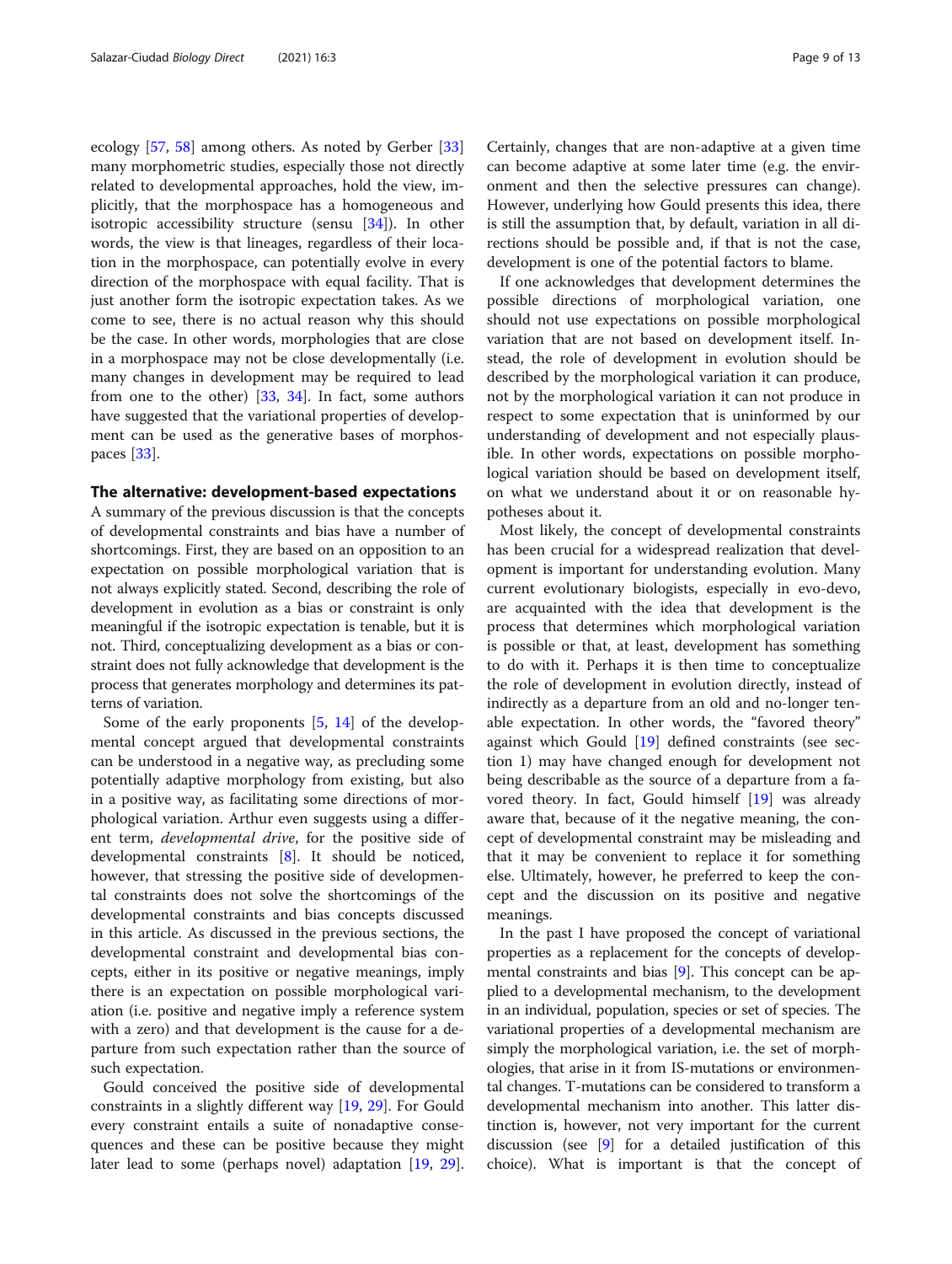variational properties directly relates to the morphological variation development can produce. In other words, the variational properties of a development are an expectation on possible morphological variation that is based on development itself.

Although the variational properties concept may be useful, there is in fact, no need to replace the developmental bias and constraint concepts with any specific concept. If the aim is to argue that development matters to understand evolution because it determines which morphological variations is possible in each generation, one can simply explain that directly, either by this same sentence or by equivalent ones. Similarly, one can simply talk about "development" instead of "developmental constraints or biases" and talk about development leading to specific directions of morphological variation instead of development constraining or biasing morphological variation in respect to a no- longer-tenable expectation that is usually not stated explicitly. This is the reason for the title of this article. Similarly, if one wants to argue that an imagined adaptive morphology is not found in evolution because development cannot produce it, one can just state it in those same words (although being adaptive is not enough of a reason to expect that a morphology would arise in evolution).

These alternatives are simpler and more accurate than the developmental bias and constraints concepts. They keep the message of why development matters for evolution without having any of the shortcomings of the developmental constraints concept. First, they are not defined as an opposition to an expectation that is not tenable, in fact, they are not based on any expectation other than those coming from development itself. Second, they explicitly describe development as the process responsible for morphology and its patterns of variation rather than as a factor constraining or biasing it. In addition, as we describe in the last section of this article, these simpler concepts facilitate a different research program and research questions than the developmental constraint and bias concept.

## Development, variational properties and evolvability

The concept of variational properties describes the role of development in evolution based on the morphological variation it can produce. Some authors have proposed that the concept of evolvability could also provide a positive account of the role of development in evolution [[18\]](#page-11-0). There are, however, important differences between the concept of variational properties and the concept of evolvability. The first one is that the concept of evolvability is understood and defined in different ways by different researchers [\[59](#page-12-0)]. A perhaps popular way to

understand evolvability is as the capacity of a system to generate adaptive variation [[60\]](#page-12-0).

The concept of evolvability does not specify if it applies to adaptive variation at the genotypic or phenotypic level. Thus, for example, one can talk about the evolvability of genomes of different size  $[61]$ , about the evolvability of the cytoskeleton [\[62,](#page-12-0) [63](#page-12-0)] or about the evolvability of abstract gene network properties (such as their interactions being weak) [[62](#page-12-0), [63\]](#page-12-0), etc. This flexibility can be seen as an advantage since it facilitates the use of evolvability in different research areas (such as in evolutionary genetics [[64](#page-12-0)] and in computer science  $[65]$  $[65]$  or as an inconvenience, since different users of the concept may effectively mean different things [[59](#page-12-0)]. In that sense, the concepts introduced in the previous section are much more concrete and precise since they apply only to the morphological variation arising from development.

Another difference is that evolvability focuses on adaptive variation (phenotypic or genotypic) while the concept of variational properties, and the other alternatives I proposed, focus on morphological variation irrespectively of its potential adaptive value. The problem is that what is adaptive, and what it is not, depends on the environment (i.e. natural selection) and the environment changes in time and space. In fact, how the environment changes is one of the main factors for understanding the direction of evolution [[1\]](#page-11-0). Thus, by just looking at development, one cannot ascertain whether it is "evolvable". In other words, the concept of evolvability collapses morphological variation and natural selection together. This is inconvenient since to understand the direction of morphological evolution one needs to first study which morphological variation is possible in each generation and, then, which of it is selected  $[46]$  $[46]$  $[46]$ . Moreover, one may also be interested in studying the morphological variation that is not adaptive and that, thus, is not considered by the concept of evolvability but is considered by the concept of variational properties. Because of those and other reasons I have, in the past, suggested that using the concept of variational properties is preferable to using the concept of evolvability [\[37](#page-12-0)].

## Example studies

Two case studies will be used to exemplify the above points. In an artificial selection experiment in butterflies [[66\]](#page-12-0), researchers selected for wings with larger anterior forewing's eyespots that, at the same time, would have smaller posterior forewing's eyespots (and vice versa). They found a clear response to selection and interpreted this result as an absence of developmental constraints and an evidence that wing morphology could be understood following the principles of population genetics and natural selection alone. However, the observed increases and decreases in the eyespots size, necessarily arose from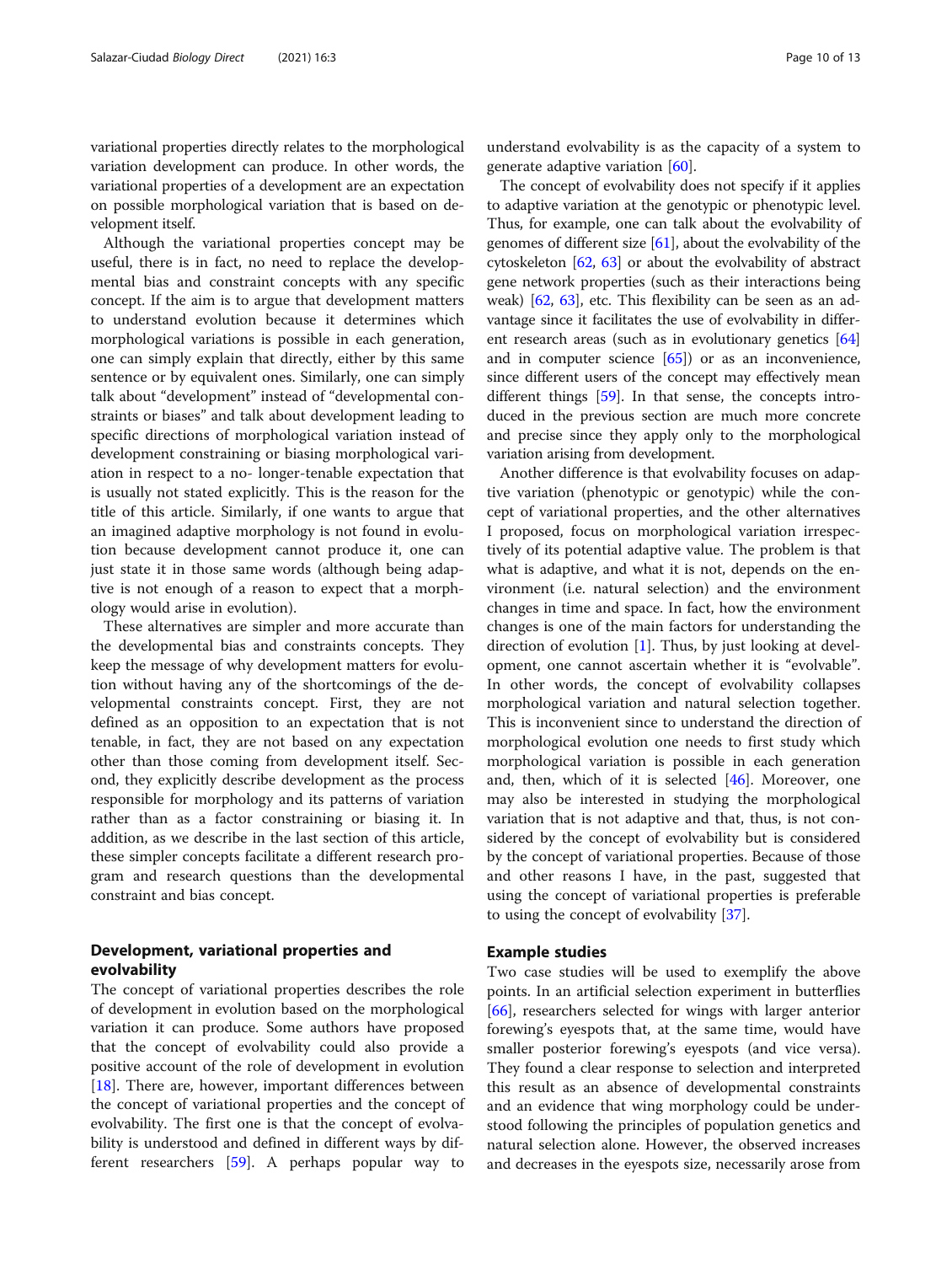changes in development since development is the process leading to the existence of these eyespots and their variation. In that sense development is also part of the explanation of why they got a response to selection in a specific direction.

Another popular set of studies that have been argued to be related to developmental constraints [\[27\]](#page-11-0) are those of Raup's on the morphology of mollusks shells. In Raup's work [[52,](#page-12-0) [67](#page-12-0)] a simple mathematical model of accretional growth and morphogenesis is used to predict the range of shell morphologies that should be possible in mollusks. He is, thus, not using the isotropic expectation on possible morphological variation but an expectation based on some understanding about shell development itself. He then asks why some of the morphologies that the model predicts are not observed in nature. Notice, he is not asking, as in the eyespot example, why some arbitrary morphologies are not observed. He is asking why some of the morphologies that are possible by development (i.e. from the model) are not actually observed in nature. Naturally then, he does not claim that these morphologies are not observed in nature because of a developmental constraint since he knows these morphologies should be possible by development. This is in fact, very similar to the approach that is proposed in this article: expectations on possible morphological variation should be based on what is understood about development.

#### A different research program

From the perspective of variational properties and the other alternatives proposed in this article, the question is not whether development affects evolution (i.e. whether there are developmental constraints). The relevant question is how. More specifically the question is how the different ways in which development can work (e.g. different developmental mechanisms in different animals and body parts) lead to different morphological variation and, thus, affect morphological evolution differently. This leads to a research program that is different from the research program of developmental constraints and bias [\[3](#page-11-0), [5,](#page-11-0) [14](#page-11-0), [27\]](#page-11-0). In this section I outline some general evo-devo questions that arise from the perspective of variational properties. In principle, these questions could be addressed without the concepts proposed in this article, but these concepts naturally lead to ask these questions.

Given a set of morphologies (e.g. in a group of species) one can ask how does their development work and how the development of each morphology in the set differs from the development of the other. A large part of the research in evo-devo has always been devoted to this or similar questions. Most of this research has been at the macro-evolutionary level and has focused, mostly, on individual genes, gene expression or genetic interactions [[7,](#page-11-0) [10,](#page-11-0) [68\]](#page-12-0) rather than in developmental mechanisms per se. At the micro-evolutionary level of populations, there are fewer studies and they also tend to focus on individual genes, gene expression and some of their interactions [[45,](#page-12-0) [69](#page-12-0)–[72](#page-12-0)]. Only few studies focus on developmental mechanisms and morphological variation at the microevolutionary level. One exception is my study on teeth. By integrating current understanding on tooth development in a computational model of morphogenesis, we were able to reproduce the morphological variation of an adult 3D morphology in a natural population [\[73](#page-12-0)]. Using the model we also inferred which aspects of the underlying developmental mechanisms should be responsible for the observed morphological variation in the population (i.e. variation in which cell or gene interactions).

From the perspective of variational properties one can also address questions about natural selection itself. If the development of a morphology (e.g. the morphology of part of an individual) is well understood, it may be possible to predict the range of morphologies that would arise from it through IS-mutations (i.e. its variational properties). These can then be compared with the morphologies that are actually observed in a generation or set of generations in a natural population. If the observed morphologies are a small subset of the expected ones then one can infer that either natural selection has been stringent or that genetic drift has been important. Depending on the accuracy by which development is understood, evolution at different time scales could be studied. Unfortunately, our understanding of development is still not good enough for these kinds of approaches. In a similar but simpler approach the variational properties of the tooth development model were used to infer the extent to which natural selection can act on fine details of morphology [\[74](#page-12-0)]. This study suggests that, the genotype-phenotype map arising from the tooth model is quite complex and that given such complexity, tooth adaptation can only occur if the phenotype-fitness map is degenerate (i.e. many morphologies have the same fitness) [\[74](#page-12-0)].

Questions based on variational properties do not need to be based on reconstructing the past. Understanding the variational properties is understanding the morphological variation possible by development and this information can be used to make inferences on how morphology would evolve under different selective pressures and different developmental mechanisms. Thus, for example, we proposed a categorization of developmental mechanisms in animals and explained, by simulation [\[75](#page-12-0), [76](#page-12-0)] and phylogenetic comparisons [\[77\]](#page-12-0), how each type of developmental mechanism leads to different patterns of morphological evolution (e.g. different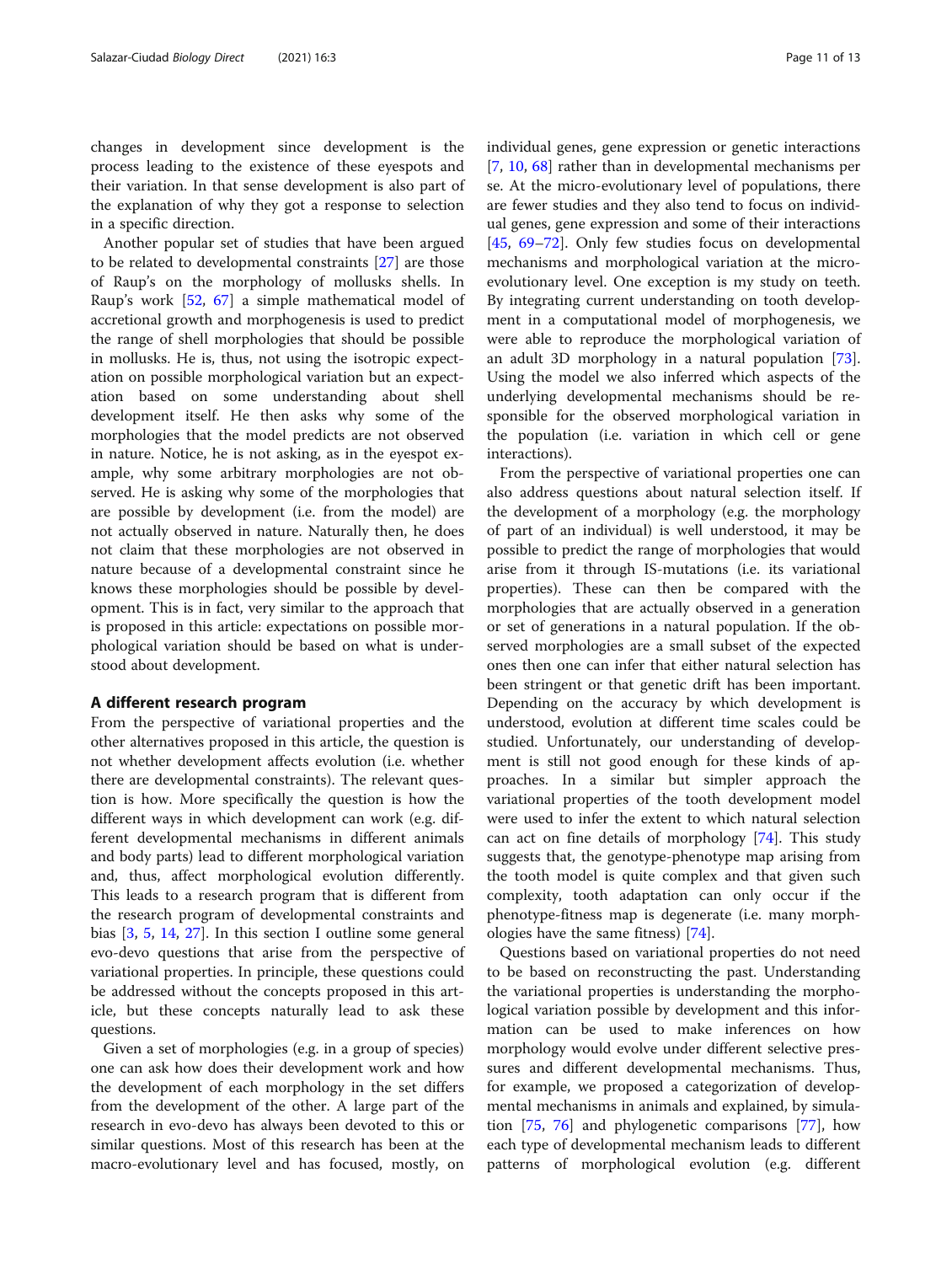<span id="page-11-0"></span>degrees of graduality and novelty, among others). Other authors propose other categorizations of developmental mechanisms that also have implications on the different ways in which morphology would evolve, in general [[46](#page-12-0)–[51](#page-12-0), [78\]](#page-12-0), or under different selective pressures [[74](#page-12-0)– [76,](#page-12-0) [79](#page-12-0)–[84](#page-12-0)].

## Conclusions

When new theories arise, it is not uncommon that they are partially based on expectations and concepts from previous theories. The concept of developmental constraints can be seen this way: it was instrumental in highlighting the importance of development for evolution, but it is defined based on an expectation from a previous theory, the isotropic expectation of the modern synthesis. As theories further develop, these concepts, and the expectations on which they are based, may be superseded. It may then become useful to modify, replace or retire such concepts. Perhaps, then, it is time to replace the concepts of developmental constraints and bias with concepts that are not based on these superseded expectations but on the expectations coming from development itself. This should facilitate shifting the focus from the question of whether development matters for evolution to the question of how development matters for evolution.

#### Acknowledgements

Pascal Hagolani, Roland Zimm, Tazzio Tissot, Miguel Brun-Usan, Lisandro Milocco, Stuart Newman, Miquel Marin-Riera, Hugo Cano Fernández, Carlos Mora, Marcelo Sanchez-Villagra, Renske Vroomans, Aleksa Ratarac, John Hedges and Stephen Starr for useful comments. This work was funded by the Finnish Academy and the Spanish Ministry of Science and innovation (PGC2018-096802-B-I00).

#### Author's contributions

ISC did everything. The author(s) read and approved the final manuscript.

#### Authors' information

Not applicable.

#### Funding

This research has been funded by the Center of Excellence in Experimental and Computational Developmental Biology and the Finnish academy project (315740) and Spanish Ministry of Science (PGC2018–096802-B-I00). The funding body took no part in the design and analysis of the study or in the writing of the manuscript.

#### Availability of data and materials

All data generated or analysed during this study are included in this published article and its supplementary information files.

## Ethics approval and consent to participate

Not applicable.

#### Consent for publication

Not applicable.

#### Competing interests

The author declares that he has no competing interests.

### Author details

1 Evo-devo Helsinki community, Centre of Excellence in Experimental and Computational Developmental Biology, Institute of Biotechnology, University of Helsinki, Helsinki, Finland. <sup>2</sup> Genomics, Bioinformatics and Evolution, Departament de Genètica i Microbiologia, Universitat Autònoma de Barcelona, Cerdanyola del Vallès, Spain. <sup>3</sup>Centre de Rercerca Matemàtica Cerdanyola del Vallès, Spain.

#### Received: 19 October 2020 Accepted: 14 December 2020 Published online: 09 January 2021

#### References

- 1. Darwin C. On the Origin of Species, vol. 1859. London: John Murray; 1859.
- 2. Waddington CH. The strategy of the genes. London: George Allen Unwin Ltd; 1957.
- 3. Alberch P. Ontogenesis and morphological diversification. Amer Zool. 1980; 20:653–67.
- 4. Wake DB, Roth G, Wake MH. On the problem of stasis in organismal evolution. J Theor Biol. 1983;101:211–24.
- 5. Maynard Smith J, Burian R, Kauffman SA, Alberch P, et al. Developmental constrains and evolution. Q Rev Biol. 1985;60:265–87.
- 6. Resnik D. Developmental constrains and patterns: some pertinent distinctions. J Theor Biol. 1995;173:231–40.
- 7. Raff RA. The shape of life: genes, development, and the evolution of animal form. Chicago: University of Chicago Press; 1996.
- 8. Arthur W. Developmental drive: an important determinant of the direction of phenotypic evolution. Evol Dev. 2001;3:271–8.
- 9. Salazar-Ciudad I. Developmental Constraints Vs. Variational properties: how pattern formation can help to understand evolution and development. J Exp Zool B Mol Dev Evol. 2006;306:107–25.
- 10. Wilkins AS. Between "design" and "bricolage": genetic networks, levels of selection, and adaptive evolution. Proc Natl Acad Sci U S A. 2007;104:8590–6.
- 11. Müller GB. Evo-devo: extending the evolutionary synthesis. Nature Rev Gene. 2007;8:943–9.
- 12. Forgacs G, Newman SA. Biological physics of the developing embryo: New York; Cambridge University Press; 2005.
- 13. Gilbert SF and Barresi MJF. Developmental biology. 12th ed. New York: Sinauer Associates; 2019.
- 14. Alberch P. Developmental constrains in evolutionary processes. In: Bonner JT, editor. Evolution and development. Dahlem Konferenzen. Heidelberg: Springer, Germany; 1982. p. 313–32.
- 15. Oster GF, Alberch P. Evolution and bifurcation of developmental programs. Evolution. 1981;36:444–59.
- 16. Dobzhansky T. Genetics and the origin of species. New York: Columbia University Press; 1937.
- 17. Mayr E. The growth of biological thought. Cambridge, MA: Harvard University Press; 1982.
- 18. Hendrikse JL, Parsons TE, Hallgrímsson B. Evolvability as the proper focus of evolutionary developmental biology. Evol Dev. 2007;9:393–401.
- 19. Gould SJ. The evolutionary biology of constraints. Daedalus. 1980;109:39–52.
- 20. Stearns SC. The role of development in the evolution of life-histories. In: Bonner JT, editor. The role of development in evolution. New York: Springer; 1982. p. 237–58.
- 21. Richardson MK, Chipman AD. Developmental constrains in a comparative framework: a test case using variations in phalanx number during amniote evolution. J Exp Zool Part B Mol Dev Evol. 2003;296:8–22.
- 22. Olson ME. The developmental renaissance in adaptationism. Trends Ecol Evol. 2012;27:278–87.
- 23. Charlesworth B, Lande R. Morphological stasis and developmental constraint—no problem for neo-Darwinism. Nature. 1982;296:610.
- 24. Charlesworth B, Lande R, Slatkin M. A neo-Darwinian commentary on macroevolution. Evolution. 1982;36:474–98.
- 25. Admunson R. The changing role of the embryo in evolutionary thought. England: Cambridge University Press; 2005.
- 26. Arthur W. The effect of development on the direction of evolution: toward a twenty-first century consensus. Evol Dev. 2004;6:282–8.
- 27. Uller T, Moczek AP, Watson RA, Brakefield PM, et al. Developmental Bias and evolution: a regulatory network perspective. Genetics. 2018;209:949–66.
- 28. Gould SJ. Ontogeny and Phylogeny. Cambridge: Harvard University Press; 1977.